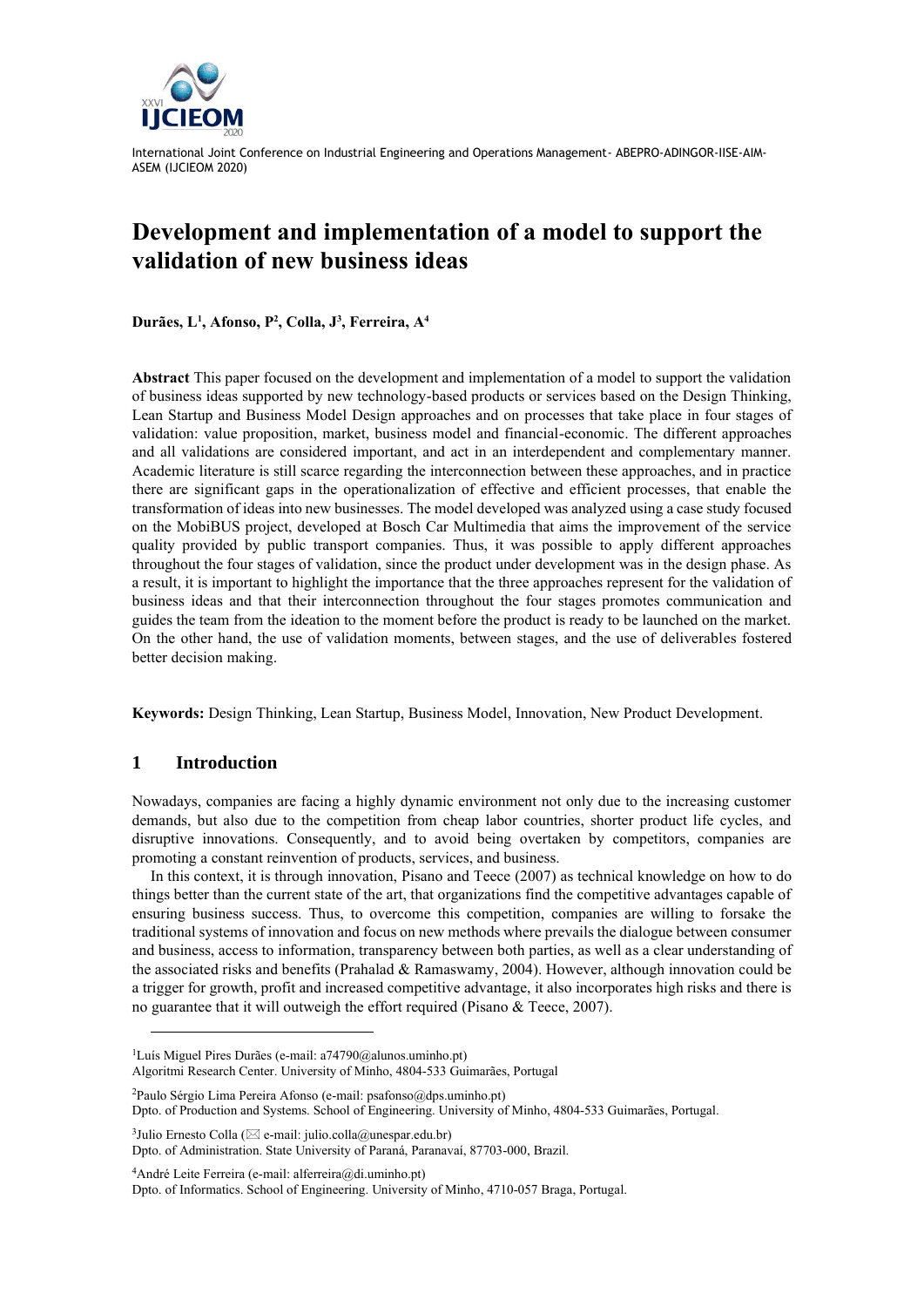

In other words, investment in innovation may not result in marketable products and even when it does, such products may not fit satisfactorily to the market, company's business model, the expectations of financial return, or the profit required by all stakeholders. For example, the use of the co-creation approach, where the client is integrated into the development process, ensures that the solutions encompass the adequate characteristics and functionalities for the underlying problem and needs (Prahalad & Ramaswamy, 2004; Wikström, 1996).

This new perspective of developing new products, called open innovation, where organizations should use internal and external ideas, and try different paths to market at the same time they seek to develop their technology, has changed the business paradigm (Chesbrough, 2006). This way, companies have started to give the same importance to the business model as they give to value creation because one single product can be included in several business models and generate different revenues, and it is important to choose the most appropriate (Teece, 2010).

As suggested for Afonso and Fernandes (2018) any innovative product or service may go through a process of validation of the value proposition, the market, the business model and the economical-financial viability. For this reason, it is essential to develop and apply a validation methodology that addresses the context of each organization, helping them to evaluate ideas for new business at an early stage, in order to reduce the risks of investing in unviable projects. As stated, the fact that most innovations fail when exposed to market pressures suggests that companies still have difficulties in finding the best method of evaluating the potential success of a business idea, which would enable the identification of future problems and the reduction of investment risk in a non-viable project.

The theoretical basis of this article is grounded on the use of methodologies such as Design Thinking, Lean Startup and Business Model Conception as these strategies have numerous benefits when used at different stages of innovation. In a paper, Mueller and K. Thoring (2012) was concluded that even using similar techniques and methods, it was not common for the Lean Startup and Design Thinking communities to interact with each other and quote the authors from the other community. Therefore, based on the premise that both strategies could benefit from each other, they suggested the "Lean Design Thinking" model.

In the same conference where the previous model was published, (Grossman-kahn & Rolsensweig, 2012) published a paper recommending the use of a model. The authors argue that at the heart of all three approaches is an iterative mindset, a focus on customer needs, and a trend towards rapid experimentation, prototyping and testing.

Alternatively, Ghezzi, Rangone, and Balocco (2015) studied the potential contribution of Business Model Design and Lean Startup to both the theory and practice of strategic entrepreneurship. From the results obtained it is possible to conclude that companies that used both strategies achieved better results compared to those that used only the formulation of a business plan.

Intending to help the development of user-centric software, was proposed for Ximenes, Alves and Araújo (2015) a model called "Converge", which combines Lean Startup, Design Thinking and Agile Methodologies. According to the authors, the tests performed indicate that it is possible and productive to combine the different methodologies because the model presents good results in the guidance of software development projects. Additionally, in an attempt to offer new knowledge on how startups could benefit from the combination of different software development approaches, Paula and Araújo (2016) have refined the Nordstrom's model. The authors stated that future work should explore/identify which tools should be used to support the teams in the process of developing new products or services.

More recently, Reis, Fleury and Carvalho (2019) stated that the latest startups successes have resulted in a growing interest in entrepreneurial approaches. The authors investigated how entrepreneurs apply new methodologies to create a new business, identifying the most important phases and activities. In short, it is possible to see that the idea of combining several strategies such as Design Thinking, Lean Startup, Business Model Design and Agile Methodologies have been the subject of some research in recent years.

Thus, this article aims to develop, through a case study, a model that incorporates different approaches throughout a validation process. This way emerges the need to understand how we can integrate the different innovation approaches in a process that is developed in different stages and moments of validation. In addition, it is important to understand how each approach can contribute to the different stages, what is its predominance and when they should work alone or jointly.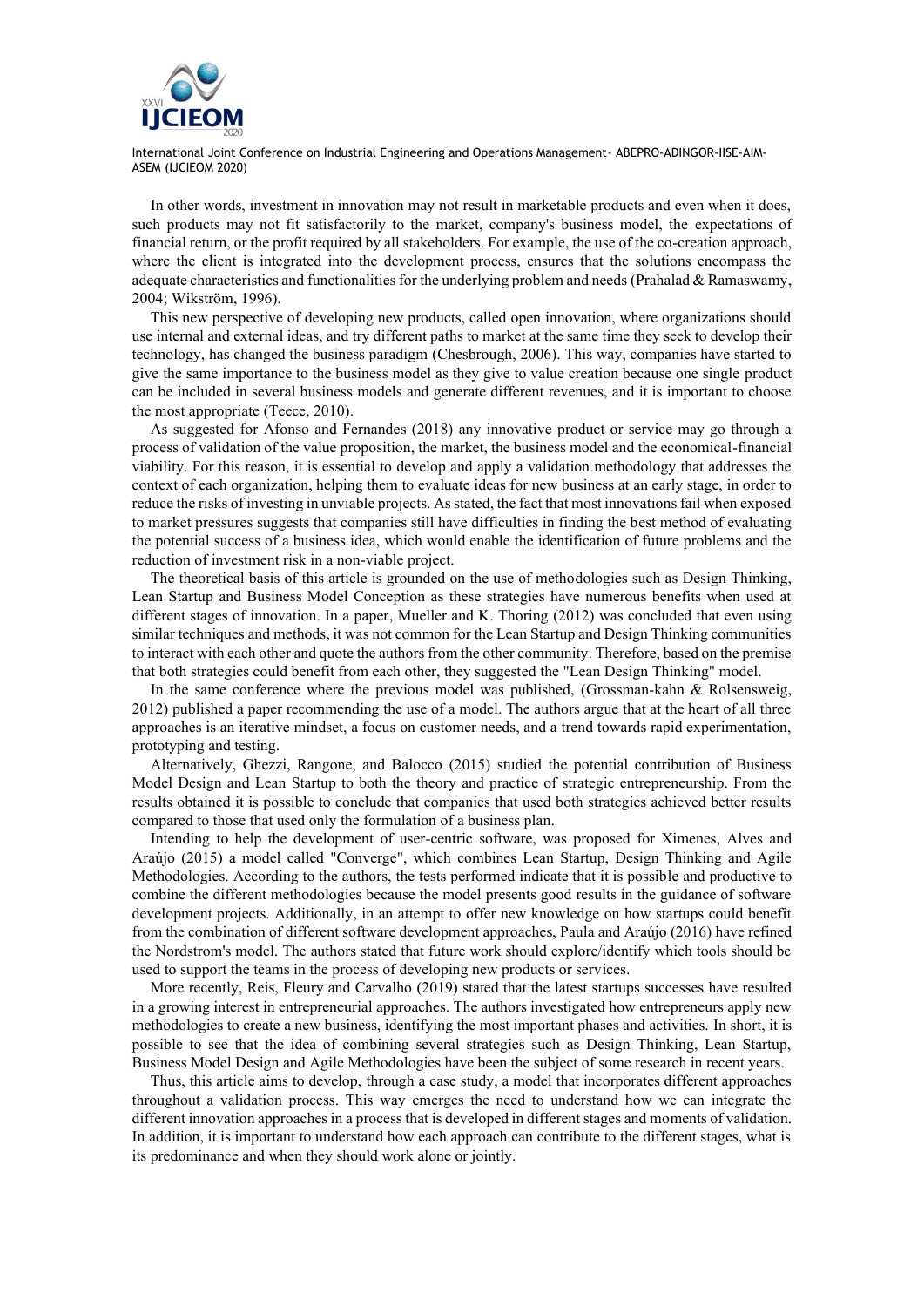

This article assumes that knowledge of reality will be the result of the interaction between the researcher and the social actors that integrate the object of analysis, during the research process. As a research strategy, the case study was chosen as this approach should be applied to a specific phenomenon, a specific event, a process or a specific institution Merriam (1988). Also, the case study is appropriate to answer questions such as "why?" and "how?" (Yin, 2009; Merriam, 1988).

The case study was represented by the MobiBUS project that aims to develop two technological solutions to improve the public transport system, namely buses. This choice was because the project was at an early stage of ideation, which would enable the validation of the business idea through all stages of the validation model.

Such investigation procedures followed a set of pre-established steps, namely: (a) conceptual framework: in this phase, the most relevant theoretical concepts on which this research was based were identified through research and review of the existing literature; (b) model conception: this phase aimed the development of a model supported by the current state of the art of Design Thinking, Lean Startup and Business Model Design. In this stage a score of the relationship between the model of the four validations and the pillars and strategies of innovation was established by the researchers; and (c) analysis of the applicability of the model: the model obtained was studied through the analysis of a case study.

This way, the applicability of the model was studied, potential incoherencies were corrected, and future improvements were suggested.

## **2 Combining Design Thinking, Lean Startup and Business Model Design**

This section is composed of three complementary subsections that discuss the theoretical logic that support the multidisciplinary approach proposed in this article. It is highlighted the relationship between the three pillars and the innovation strategies on the one hand (desirability, feasibility and viability) and, on the other hand, the four validations model (value proposition, market analysis, business model design and economicfinancial validation). The first section presents the relationship between the 3 pillars of innovation and the four validations model, the second section shows the relationship between the four validations model and the innovation strategies and the last one discusses the validation cycles.

# *2.1 Relationship between the three pillars of innovation and the four validations model*

Adopting the perspective of a successful business must be based on three pillars, namely, desirability, feasibility and viability (Brown and Katz, 2009). "Desirability" refers to the desire for a certain solution, i.e. it represents the relevant stakeholders of the business and their needs. "Feasibility" represents what is functionally possible in the near future, i.e. the (concrete) products or services that meet people's needs and expectations. "Viability" represents what is likely to become part of a sustainable business, i.e. it refers to the logic of how a business can generate profit.

Thus, it is necessary to take into consideration the respective pillars during a logical sequence that allows the (in)validation f an innovation project. In this way, the use of a four-stage sequence (Afonso  $\&$ Fernandes, 2018), namely value proposition, market analysis, business model design and economicalfinancial validation, proves to be an interesting strategy, since it addresses the three pillars of innovation, [Table 1.](#page-2-0)

<span id="page-2-0"></span>

|  |  | <b>Table 1.</b> Relationship between the three pillars of innovation and the four validations model. |
|--|--|------------------------------------------------------------------------------------------------------|
|--|--|------------------------------------------------------------------------------------------------------|

|                   | Desirability | Feasibility | Viabilitv |  |
|-------------------|--------------|-------------|-----------|--|
| Value Proposition |              |             |           |  |
| Market            |              |             |           |  |
| Business Model    |              |             |           |  |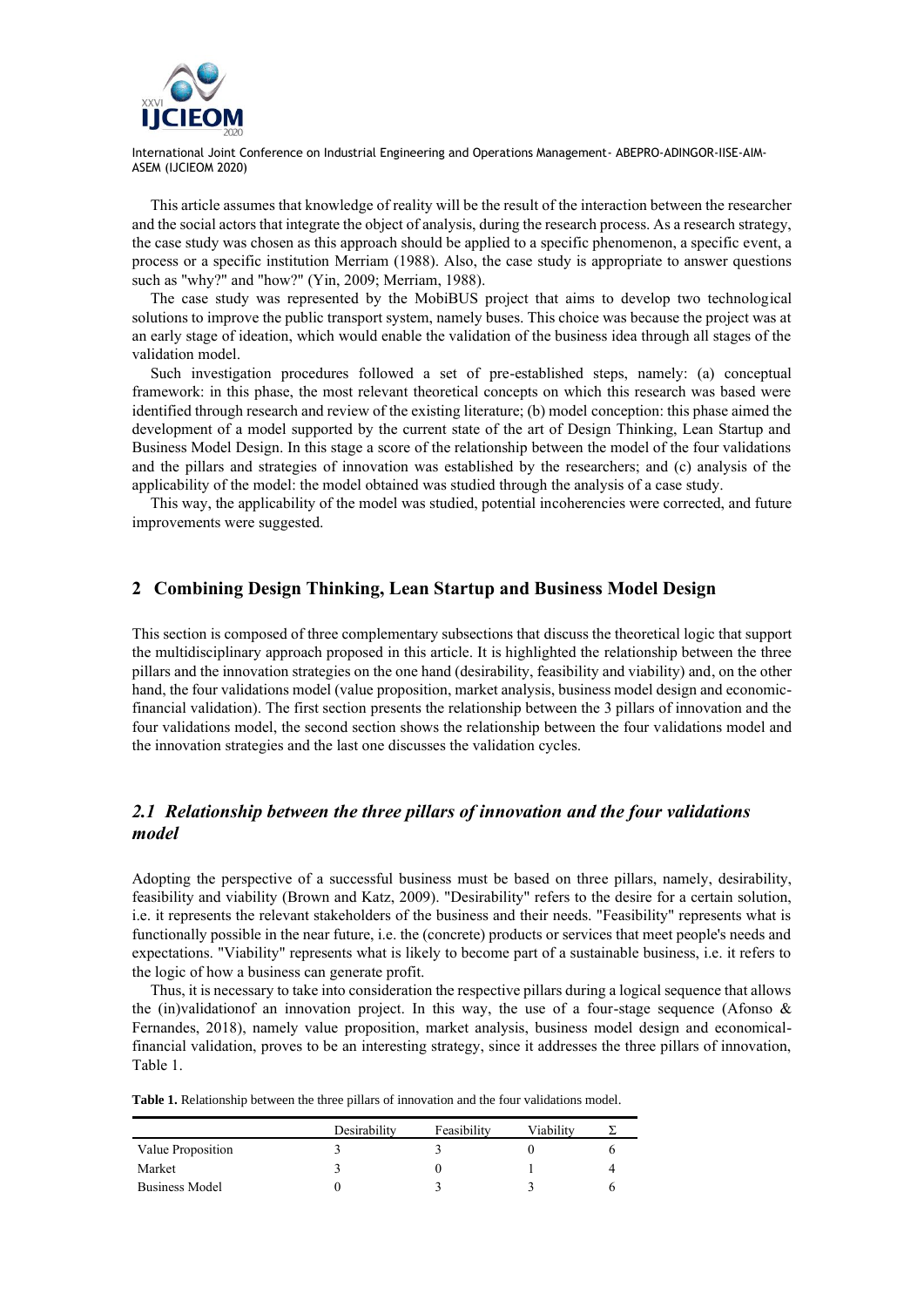

| Economical-Financial |  |  |
|----------------------|--|--|
|                      |  |  |

In more detail, the objectives of each of the validation stages of the business model are: (1) Value Proposition: At this stage the problems/needs to be solved must be identified and validated (Desirability), and the first prototypes must be idealized (Feasibility); (2) Market: At this stage, the interest that the solution will trigger in the market must be validated (Desirability). Moreover, the size and restrictions of the target segments must be identified; (3) Business Model: This stage aims to describe how the idealized value will be generated and delivered to the market segments previously defined. Thus, this stage validates the entire business architecture (Feasibility) and presents some initial indicators of the business viability; (4) Economic-Financial: In this stage, the structure of costs and revenues, the funding options and the profitability of the project (Viability) must be explored and validated (Brown and Katz, 2009; Afonso & Fernandes, 2018).

Additionally, it is possible to understand that the value proposition and business model stages contribute to two pillars of innovation (Desirability and Feasibility), while the market analysis and economic-financial validation stages are more specific to one pillar (Viability). Furthermore, despite the differences between the contributions of each stage, the pillars have practically the same score.

## *2.2 Relationship between the four validations model and innovation strategies*

There is a relationship between the four validation stages and the innovation strategies (Brown & Katz, 2009; Reis, Fleury & Carvalho, 2019; Ximenes, Alves & Araújo, 2015) referred in the previous section, represented in [Table 2.](#page-3-0) An innovation team should use the different tools/techniques proposed by the different strategies and apply them throughout the various stages of innovation for the collection, processing, and analysis of information.

In particular, the use of Design Thinking techniques should be practiced in the first and second validation because in these steps the team needs to find out what the users' needs are, identify the problems and propose solutions. On the other hand, the Lean Startup strategy will allow the gathering of information regarding the market through the Customer Development, as well as the improvement of the solution designed after the application of Design Thinking through the build-measure-learn cycle. This way, its application should be focused on the second and third validation. Finally, the Business Model Design will allow the representation of the entire business architecture as well as the exposure of some considerations related to cost and revenue structure. Thus, its application should focus on the third and fourth validations.

|                       | Design Thinking Lean Startup | Business Model Design |  |
|-----------------------|------------------------------|-----------------------|--|
| Value Proposition     |                              |                       |  |
| Market                |                              |                       |  |
| <b>Business Model</b> |                              |                       |  |
| Economical-Financial  |                              |                       |  |
|                       |                              |                       |  |

<span id="page-3-0"></span>**Table 2.** Relationship between the four validations model and innovation strategies.

By analyzing the table, we can see that the Lean Startup strategy and Business Model Design have a greater contribution than Design Thinking. Additionally, we can see that the stage of the business model and value proposition are the ones that can most benefit from the different strategies. The Design Thinking, the Lean Startup and the design of the Business Model contribute together to the validation of business ideas, since they complement each other.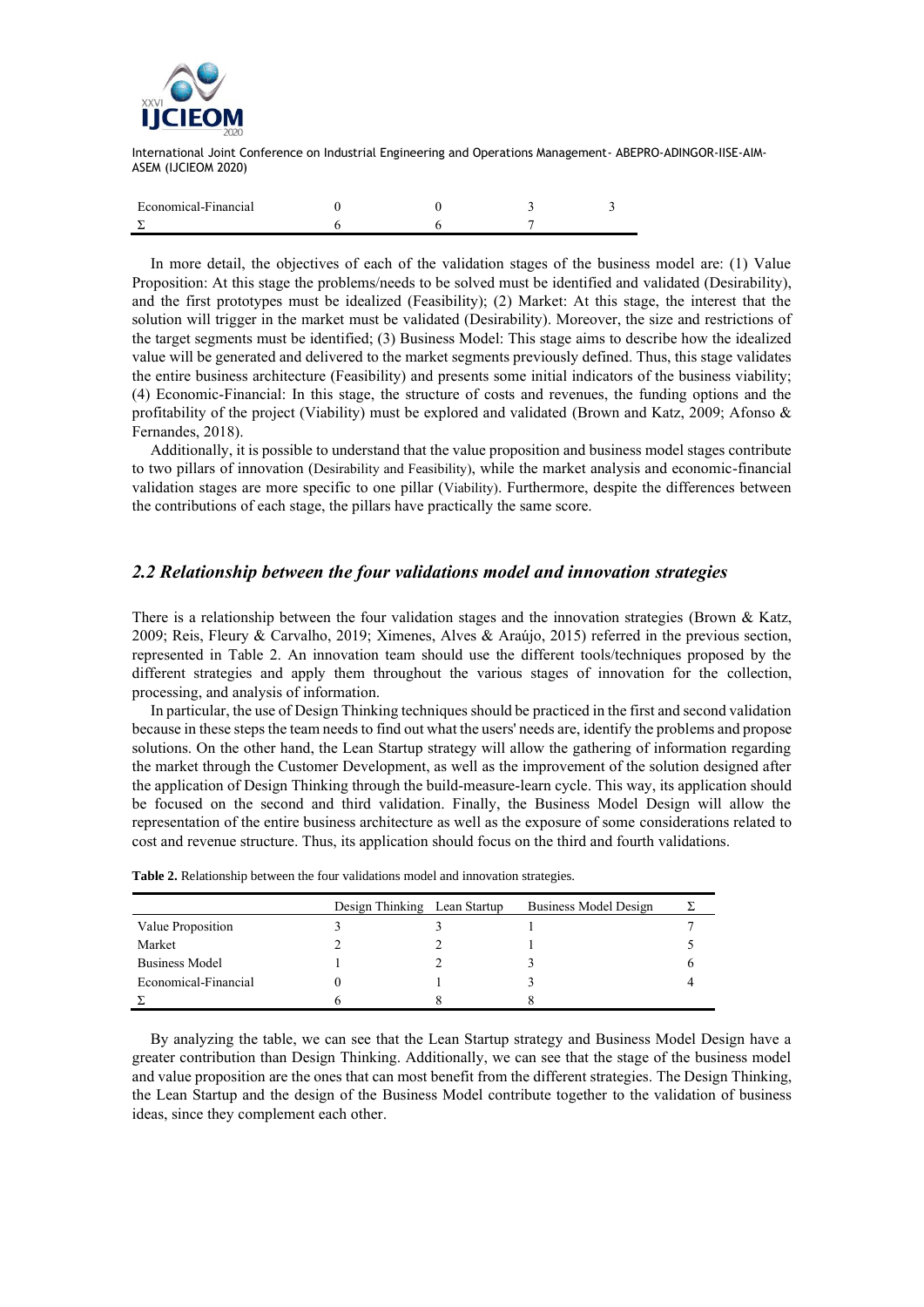

## *2.3 Validation cycles*

A large part innovation project must go through a validation process (Afonso & Fernandes, 2018) at the end of each stage, as represented in [Fig. 1.](#page-4-0) At this point, the work performed throughout each step is analyzed and questioned by one or more decision-makers. As a result, the model will present an iterative sequence, allowing the repetition of stages if new learnings suggest the need for change.



**Fig. 1.** Representation of stages and validation cycles.

<span id="page-4-0"></span>It should be noted that as we move to the right, the cycles should become less repetitive and the validation moments more rigorous. In other words, innovation teams should have greater freedom to generate ideas and test them with the target audience. In this way, the team could easily, and without a lot of bureaucracy, adapt the solution to the market needs. However, as we move into the final stages of the model it is necessary to reverse the roles, that is, we should reduce the repetition of the cycles as much as possible and increase the accuracy of the validation moments because this is a critical phase for the future success of the business.

It can also be concluded that the use of these validation moments allowed the detection of failures at initial/intermediate moments of the project, increasing control and better decision making. The main words in all headings (even run-in headings) begin with a capital letter. Articles, conjunctions and prepositions are the only words which should begin with a lower-case letter.

# **3 The Four Validations Model**

The purpose of the methodology developed in this study is to guide innovation teams in the design and validation of business ideas. Thus, a set of tools is provided to guide the user through the innovation process. A series of collection, analysis and evaluation activities are carried out during the process. These activities can sometimes become time-consuming and complex, requiring research and data organisation in a format that can be effectively understood and used in the following phases of the methodology.

### *3.1 Value Proposition*

Throughout this stage the development team should investigate a potential business opportunity by exploring a particular problem. In this way, new ideas will be generated through the investigation of unresolved problems. For this, it is necessary to follow a set of activities, represented in [Table 3.](#page-4-1)

| <b>Activity</b>               | <b>Strategy</b> | Output                                     |
|-------------------------------|-----------------|--------------------------------------------|
| Identification of the problem | Design          | Challenges                                 |
| Application of qualitative    | Thinking        | Observed Facts (Texts, Photos, and Videos) |
| research methods              |                 |                                            |
| Identification of needs       |                 |                                            |
| Storytelling                  |                 | Insights                                   |
| Grouping                      |                 | Grouped insights                           |
| Synthesizing                  |                 | Personas, User maps, Scenarios             |

<span id="page-4-1"></span>**Table 3.** List of Activities – Stage 1.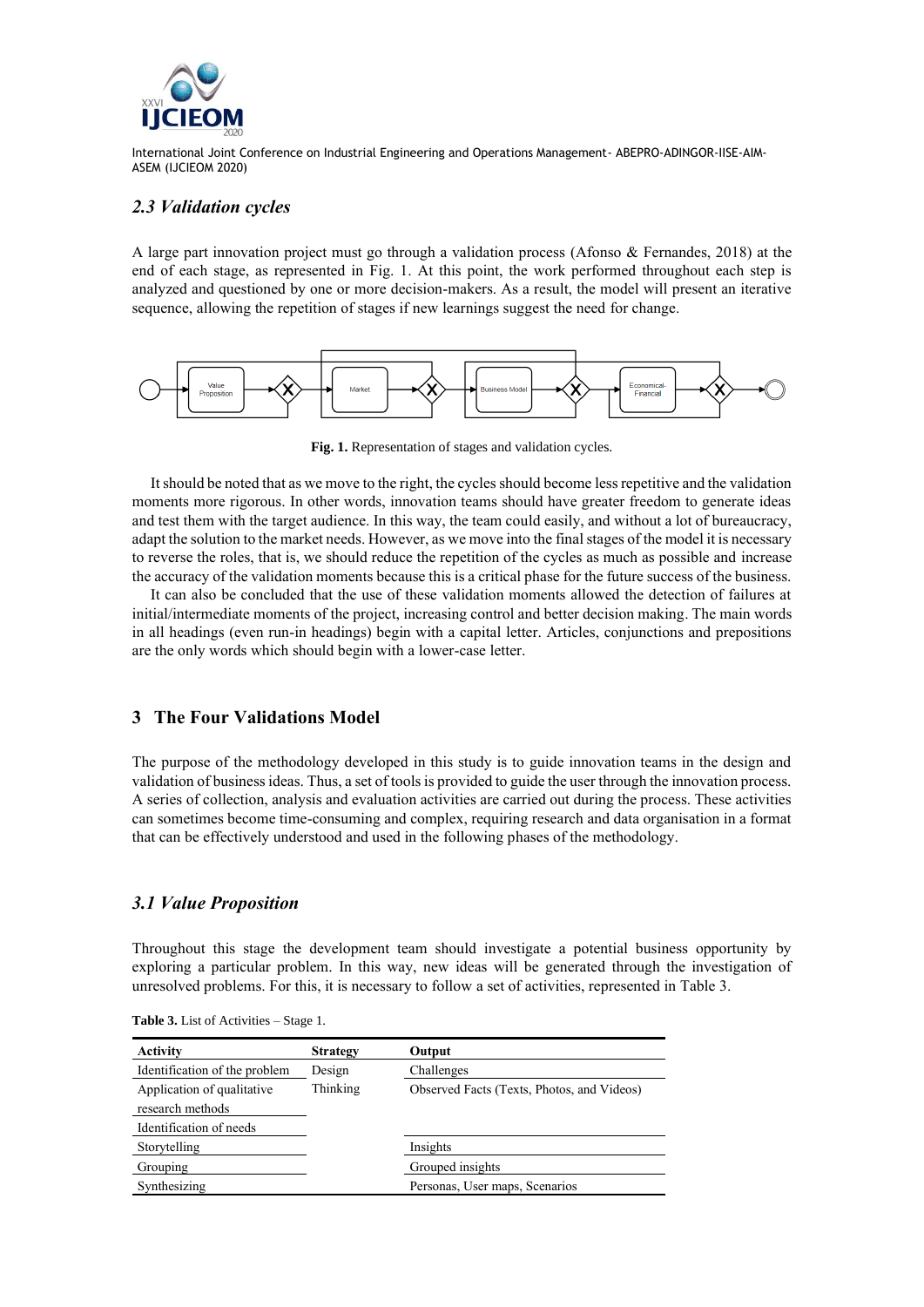

| Brainstorming  |              | Ideas         |
|----------------|--------------|---------------|
| Grouping ideas |              | Grouped Ideas |
| Selection      |              | Final idea    |
| Build          |              |               |
| Measure        | Lean Startup | Prototype     |
| Prototype      |              |               |

From the analysis of Table 3, it is possible to see that after the identification of the problem the team should start searching for the root cause of the problem. Then, the team must identify, group, and synthesize the main insights of the observed facts. With this, a process of idea generation begins, from which the most appropriate idea to the situation under analysis should be selected. Then, the cycle build-measure-learn is used until an appropriate prototype is obtained for the problem and the client's needs. Finally, the validation test is carried out. At this point, both the product owner, and the client must analyze the desirability and feasibility of the prototype.

## *3.2 Market Analysis*

In stage 2 the team should identify the target markets and all their implications as well as possible improvements to the value proposition. Thus, the team should carry out the activities, represented in [Table](#page-5-0)  [4,](#page-5-0) to ensure that at the end of this stage there is sufficient information for a decision regarding the potential to scale the business.

| <b>Activity</b>                     | <b>Strategy</b>       | Output                   |
|-------------------------------------|-----------------------|--------------------------|
| Segmentation                        | Lean Startup          | Deliverable              |
| Identification of size              |                       |                          |
| Definition of the geographical area |                       |                          |
| Estimation of growth                |                       |                          |
| Macro analysis of the environment   | <b>Business Model</b> | PESTEL, Value chain map  |
| Product comparison                  | Generation            | Deliverable              |
| Identification of strengths and     |                       |                          |
| weaknesses                          |                       |                          |
| Grouping ideas                      | Lean Startup          | Results, List of actions |
| Collection of data                  |                       |                          |
| Analysis of data                    |                       |                          |
| Definition of actions               |                       |                          |

<span id="page-5-0"></span>**Table 4.** List of Activities – Stage 2

Thus, through the segmentation the team should identify a target market and estimate a possible annual growth. Then it is necessary to analyse external factors that can influence the business, such as political, and environmental. Also, it is important to identify the competition, compare its functionalities, analyse its strengths and weaknesses, as well as understand the current state of the industry in which the business is placed.

The team should understand if there is a need to conduct market research to explore any specific aspect that may be critical to the business. Finally, a validation test is performed, where the team must evaluate its value proposition by doing the ten questions test, from Merriam (1988), and then the product owner must analyse the desirability and viability of the business.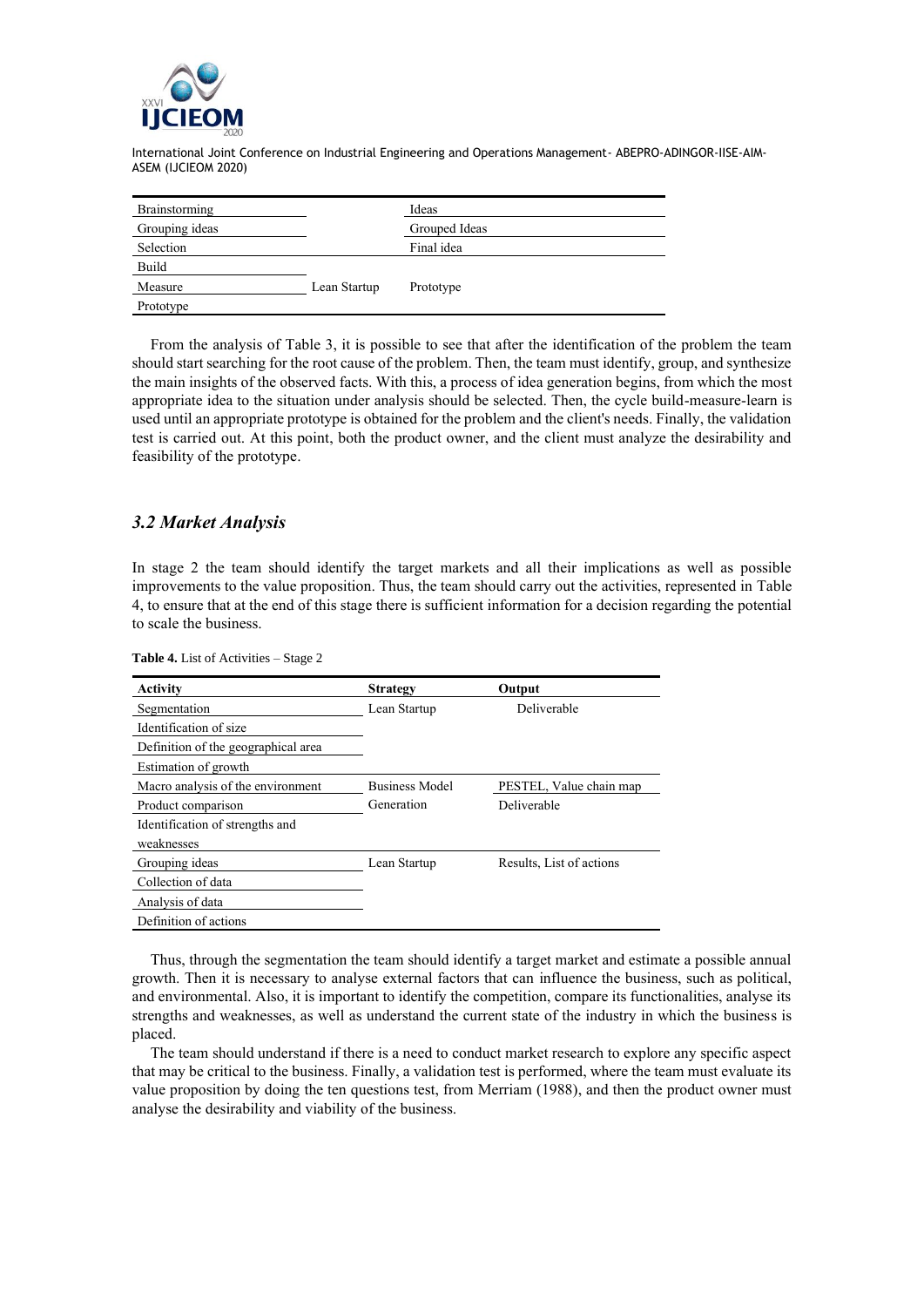

## *3.3 Business Model Design*

The stage 3 of the process is responsible for the definition of the architecture of the business. It encompasses all the business phases from the description of how the value will be generated to how it will be delivered. [Table 5](#page-6-0) shows the activities to be performed during stage 3.

<span id="page-6-0"></span>**Table 5.** List of Activities – Stage 3

| <b>Activity</b>                          | <b>Strategy</b>                  | Output             |
|------------------------------------------|----------------------------------|--------------------|
| Briefing                                 | <b>Business Model Generation</b> | <b>Deliverable</b> |
| Preliminary ideas testing                |                                  |                    |
| Generation of hypotheses                 |                                  |                    |
| Examination of the environment           |                                  |                    |
| Studying potential clients               | Lean Startup                     | Deliverable        |
| Interviewing experts                     |                                  |                    |
| Investigating what has already been done |                                  |                    |
| Grouping ideas and opinions              | <b>Business Model Generation</b> |                    |
| Brainstorming                            | Design Thinking                  | Deliverable        |
| Prototype                                | Lean Startup, Business Model     |                    |
| Testing                                  | Generation                       |                    |
| Selection                                |                                  |                    |

The first activities have as main objective the contextualization of the whole team that will be part of the Business Model Conception. After that, the environment, customers, specialists, and the past of the industry are studied. Then, the design of the business model starts, based on the information obtained. Finally, a validation testis performed, and the team evaluates each constituent block of the business model, and the product owner analyses the feasibility and viability of the business.

### *3.4 Economic and Financial Evaluation*

The team's main objective in stage 4 [\(Table 6\)](#page-6-1) is to calculate the business viability. For this, it should be estimated all the costs and the possible revenues associated with the selected business model. Subsequently, the team must analyse the funding possibilities that best fit the business.

<span id="page-6-1"></span>**Table 6.** List of Activities – Stage 4

| Activity                | <b>Strategy</b>                       | Output |
|-------------------------|---------------------------------------|--------|
| Estimation of costs     | Business Model Generation Deliverable |        |
| Estimation of revenues  |                                       |        |
| <b>Funding Analysis</b> |                                       |        |

Finally, the team must perform an analysis of the principal economic and financial indicators of a project, and the product owner must evaluate the viability of the business. It is important to mention that the reference to tools and techniques is not extensive because it does not aim to limit the choice and use of other potentially useful options. Furthermore, it does not matter at which stage of the model a project is at, since all the previous activities could be overcome if the validation tests were positive.